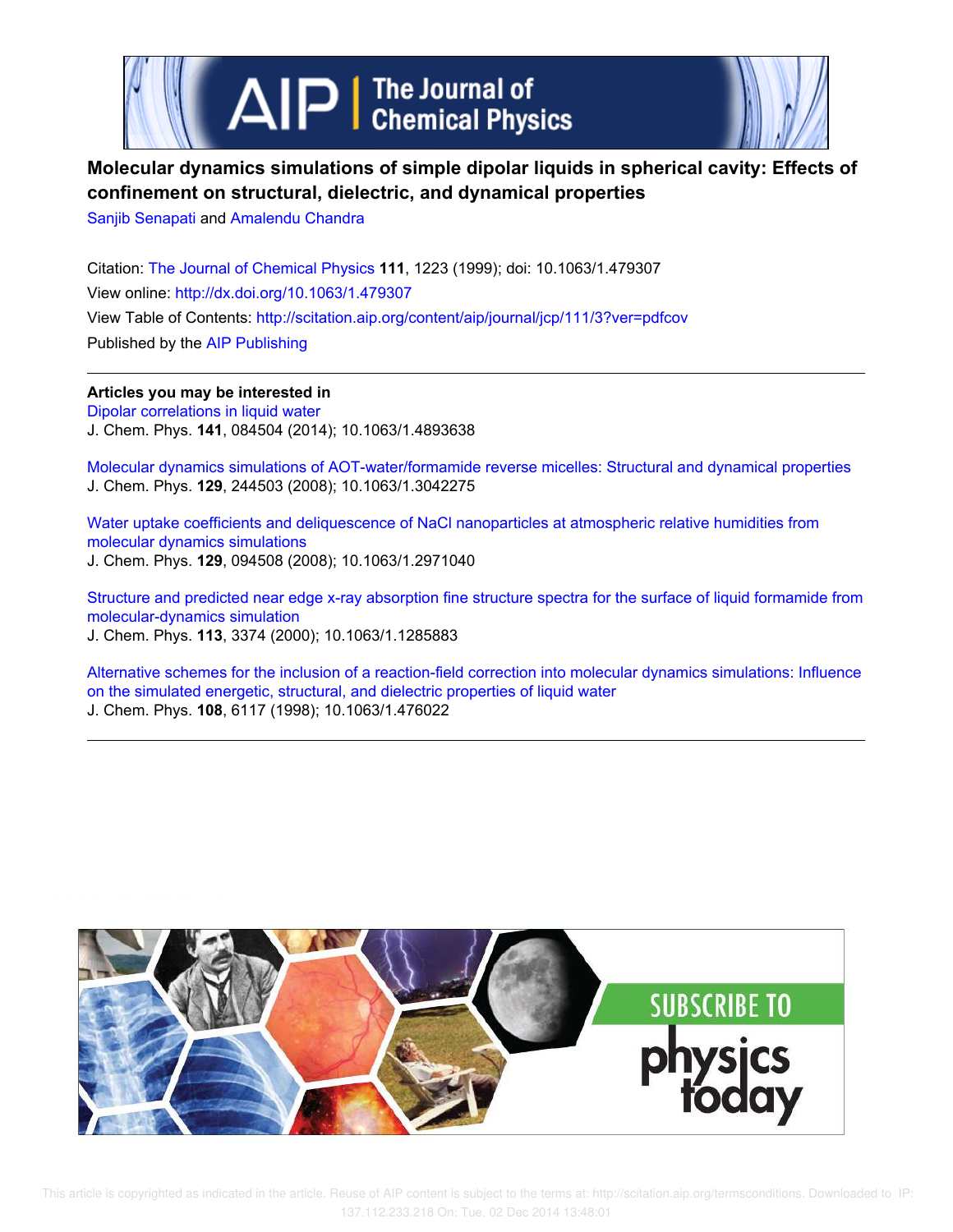## **Molecular dynamics simulations of simple dipolar liquids in spherical cavity: Effects of confinement on structural, dielectric, and dynamical properties**

Sanjib Senapati and Amalendu Chandra *Department of Chemistry, Indian Institute of Technology, Kanpur, U.P., India 208016*

(Received 25 January 1999; accepted 19 April 1999)

The equilibrium and dynamical properties of Stockmayer liquids confined in a spherical cavity are investigated by means of molecular dynamics simulations. The simulations are carried out at varying density and cavity size. Various equilibrium and time dependent quantities such as the spatial and orientational density profiles, dielectric constants, average energies, pressures, components of translational diffusion tensors parallel and perpendicular to the cavity surface, rotational diffusion coefficients and several time correlation functions are calculated and the effects of confinement on the above properties are discussed. The density profiles are found to be highly inhomogeneous near the cavity wall, and the dielectric constant of the liquids in cavity is found to be significantly smaller than that of the bulk phases. The diffusion along the surface normal and also the dipolar orientational relaxation of solvent molecules in cavity are found to slow down because of confinement. The dynamics of solvation of a newly created charge distribution in the cavity is also studied and the results are compared with the dynamics of solvation in bulk solvent. The solvation in the cavity is found to occur at a much slower rate. © *1999 American Institute of Physics.* [S0021-9606(99)70327-2]

### **I. INTRODUCTION**

Understanding the properties of dipolar solvents confined in nanopores or cavities is important in many areas of chemistry, physics and biology. Microporous materials are widely used in separation processes and also in heterogeneous catalysis. Zeolytes, clathrates and fullerenes are molecular sieves having structures with cavities which can hold only a small number of solvent molecules. Nanopores are also present in several classes of membrane transport proteins where water molecules may be found within the pore. Reverse micelles and vesicles also hold a pool of water molecules in confinement. A first step to characterizing the properties of such systems is to examine how solvent molecules behave when they are confined in pores and cavities of molecular dimensions.

In confined systems, the solvent is extremely inhomogeneous and its thermodynamic, dielectric and dynamical properties can be very different from those in the bulk.<sup>1</sup> For example, the confinement can change the dielectric constant of the solvent in the pore or cavity which, in turn, can influence the electrostatic field within the pore and also the dynamic properties. There have been numerous studies, both experimental and computational, on the properties of water in confinement. Experimental studies of water pool confined in reverse micelles and biological pores have revealed a decrease of dielectric constant<sup>2,3</sup> and a dramatic slowing down of the rate of relaxation of water molecules. $4-10$  Similar slowing down of relaxation dynamics has also been observed for solvents in cyclodextrin cavity.<sup>11,12</sup> Molecular dynamics simulations of water in smooth hydrophobic pockets and channels $^{13-16}$  have indicated that water molecules confined in such environments exhibit a greater degree of order than

in the bulk solvent with the formation of molecular layers near the cavity surface. The diffusional properties of water have also been found to be perturbed due to confinement. Molecular dynamics simulations have also been employed to investigate more realistic biological pores.<sup>17–23</sup> Most of these studies attempt to include the specific structure of the pore or channel concerned which makes their analysis quite complicated and system specific. Also, all the above studies of liquid-filled pores and cavities considered water as the solvent. Water is a very complicated liquid because of its hydrogen bonded network. Our aim of the present work is to take a simple model as a reference system for dipolar liquids in cavity and to study its equilibrium and dynamical properties in a detailed manner. From a theoretical point of view, Stockmayer liquids in a smooth spherical cavity appear to be simple model systems for learning about the effects of confinement on properties of dipolar liquids. This simple model will help us to investigate the modifications of the solvent properties which arise from confinement alone and not from any specific solvent-wall interactions.

In this work, we present detailed molecular dynamics simulations of Stockmayer liquids<sup>24</sup> confined in smooth spherical cavity. The simulations are carried out at varying density and cavity size. We have also simulated the corresponding bulk solvent so that the behavior of confined systems can be compared with that of the bulk. The properties of the confined and bulk dipolar molecules are calculated in terms of several equilibrium and time dependent quantities such as the spatial and orientational density profiles, dielectric constants, average energies, pressures, components of translational diffusion tensors parallel and perpendicular to the cavity surface, rotational diffusion coefficients and vari-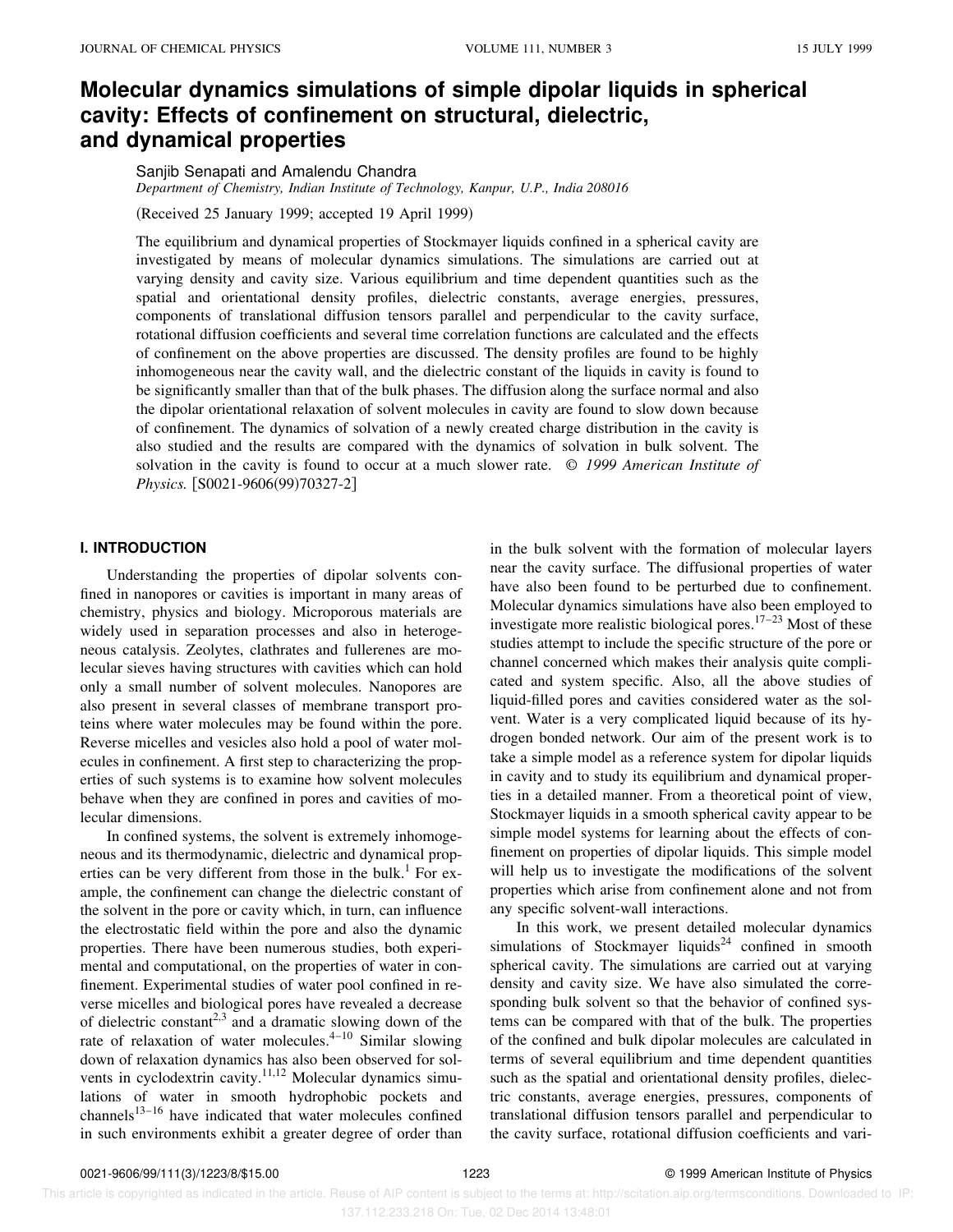ous time correlation functions. The density profiles are found to be highly inhomogeneous near the cavity wall, and the dielectric constant of the liquids in cavity is found to be significantly smaller than that of the bulk phases. The diffusion along the surface normal and also the dipolar orientational relaxation of solvent molecules in the cavity are found to slow down because of confinement.

We have also studied the dynamics of solvent relaxation around a newly created charge distribution in a cavity. Solvation dynamics in bulk solvents has been studied for over 20 years and much of the work has been described in recent reviews.25–30 These studies have provided valuable information about molecular relaxation in dipolar liquids. Now it is known that for most solvents the solvation occurs in two phases. The first one is a very fast nondiffusive inertial relaxation which occurs in subpicosecond time scale and which accounts for major part of solvation. The second one involves the diffusive motion of solvent molecules which occurs on the time scale of several picoseconds. Recent studies have also investigated solvation dynamics in confined liquids. These latter studies have revealed a much slower rate of solvation in confined medium as compared to that in bulk solvents. Clearly, computer simulations can play an important role in understanding the factors that influence the time scales of molecular processes involved in solvation in confined medium, like in a cavity. It is found that even for solvation in a cavity the relaxation occurs in two phases: a fast inertial response which is followed by a slow diffusive or reorganizational motion. This biphasic relaxation appears to be a general feature of solvation dynamics. For cavity solvation, however, the relaxation times are very different. Especially, the relaxation time of the long-time reorganization appears to be an order of magnitude slower than the corresponding relaxation time of bulk solvation. This slowing down can be primarily attributed to the orientational constraint imposed by the cavity walls, density inhomogeneity and the reduction of dielectric constant of the medium. Of course, all of these effects are interrelated.

The rest of the paper is organized as follows. In Sec. II, we describe the basic model and the simulation details. The results of structural and dielectric properties are described in Sec. III. In Sec. IV, we describe the dynamical properties including solvation dynamics. Our conclusions are summarized in Sec. V.

#### **II. THE MODEL AND SIMULATION DETAILS**

We have carried out molecular dynamics simulations of five different systems consisting of dipolar liquids of varying density and confinement. For three of the above systems, the dipolar solvents are confined in spherical cavities of varying size. The remaining two systems consist of bulk solvents. The solvent molecules interact with each other through a spherically symmetric short-range Lennard-Jones potential and an anisotropic long-range electrostatic potential. For confined systems, they also interact with the cavity surface so that the total configurational energy of a cavity system can be expressed in the form

$$
U = \frac{1}{2} \sum_{i,j} u_{\text{LJ}}(r_{ij}) - \frac{1}{2} \sum_{i=1}^{N} \mu_i \cdot E_i + \sum_{i=1}^{N} u_{ws}(r_i), \quad (1)
$$

where *N* is the total number of solvent molecules,  $r_{ij}$  is the distance between molecules  $i$  and  $j$  and  $E_i$  is the electric field at molecule *i* due to all other dipoles in the system.  $\mu_i$  is the dipole vector (of magnitude  $\mu$ ) of the *i*th molecule.  $u_{\text{LJ}}(r_{ii})$ is the spherically symmetric Lennard-Jones interaction potential given by

$$
u_{\text{LJ}}(r_{ij}) = 4 \epsilon_s [(\sigma_s/r_{ij})^{12} - (\sigma_s/r_{ij})^6], \tag{2}
$$

where  $\sigma_s$  and  $\epsilon_s$  are, respectively, the Lennard-Jones diameter and well-depth parameter of solvent molecules. The first two terms of Eq.  $(1)$  constitute the so-called Stockmayer potential. The third term in Eq.  $(1)$  arises from the interaction of solvent molecules with the cavity wall. We assume that the cavity wall is located at a distance  $r<sub>0</sub>$  from the center of the spherical cavity. Following Zhang *et al.*, we describe the interaction of a solvent molecule with the cavity wall by a 9-3 Lennard-Jones potential of the following form:<sup>15</sup>

$$
u_{ws}(r) = \frac{3^{3/2} \epsilon_{ws}}{2} [(\sigma_{ws}/r)^9 - (\sigma_{ws}/r)^3],
$$
 (3)

where  $r = |r_0 - r_i|$ ,  $r_i$  is the distance of the solvent molecule from the center of cavity and  $\epsilon_{ws}$  and  $\sigma_{ws}$  are the 9-3 Lennard-Jones well-depth parameter and diameter which characterize the wall-solvent interaction. The force on particle *i* caused by its interaction with the cavity wall is given by

$$
\mathbf{F}_{w}(\mathbf{r}) = -\left[\frac{3^{7/2}\epsilon_{ws}\sigma_{ws}^{9}\mathbf{r}_{i}}{2r_{i}r^{10}} - \frac{3^{5/2}\epsilon_{ws}\sigma_{ws}^{3}\mathbf{r}_{i}}{2r_{i}r^{4}}\right],
$$
(4)

where  $\mathbf{r}_i$  denotes the position of the *i*th particle in a coordinate frame whose center is located at the center of the cavity. It is clear from the above expression that the wall potential gives rise to a discontinous force at the center of the cavity. However, for the cavity systems considered in the present study, the wall forces are so small near the cavity center that the above discontinuity is immaterial. We also note that the cavity wall as described by Eq.  $(3)$  may appear to be hydrophobic at first sight because there are no attractive electrostatic interactions between the cavity surface and the solvent molecules. However, the interior of a spherically symmetric charge distribution has no electric field. Thus, the properties and the simulations would be identical if the cavity wall contained a uniform charge as there is no electric field inside a charged sphere. Therefore, no distinction could be made between a hydrophobic and a hydrophilic cavity in the present conditions.

The systems studied here can be specified by the reduced parameters: the reduced average density  $\rho^* = \rho \sigma_s^3$ , the reduced dipole moment of a solvent molecule  $\mu^*$  $= \sqrt{\mu^2/\epsilon_s \sigma_s^3}$ , the reduced moment of inertia  $I^* = I/m \sigma_s^2$ , the reduced temperature  $T^* = k_B T / \epsilon_s$  where  $k_B$  is Boltzmann constant and the reduced wall-solvent interaction parameters  $\epsilon_{ws}^* = \epsilon_{ws} / \epsilon_s$  and  $\sigma_{ws}^* = \sigma_{ws} / \sigma_s$ . For all systems we have taken  $\mu^* = 1.8$ ,  $I^* = 0.025$  and  $T^* = 1.35$ . The values of wall-solvent interaction parameters are:  $\epsilon_{ws}^* = 3.0$  and  $\sigma_{ws}^*$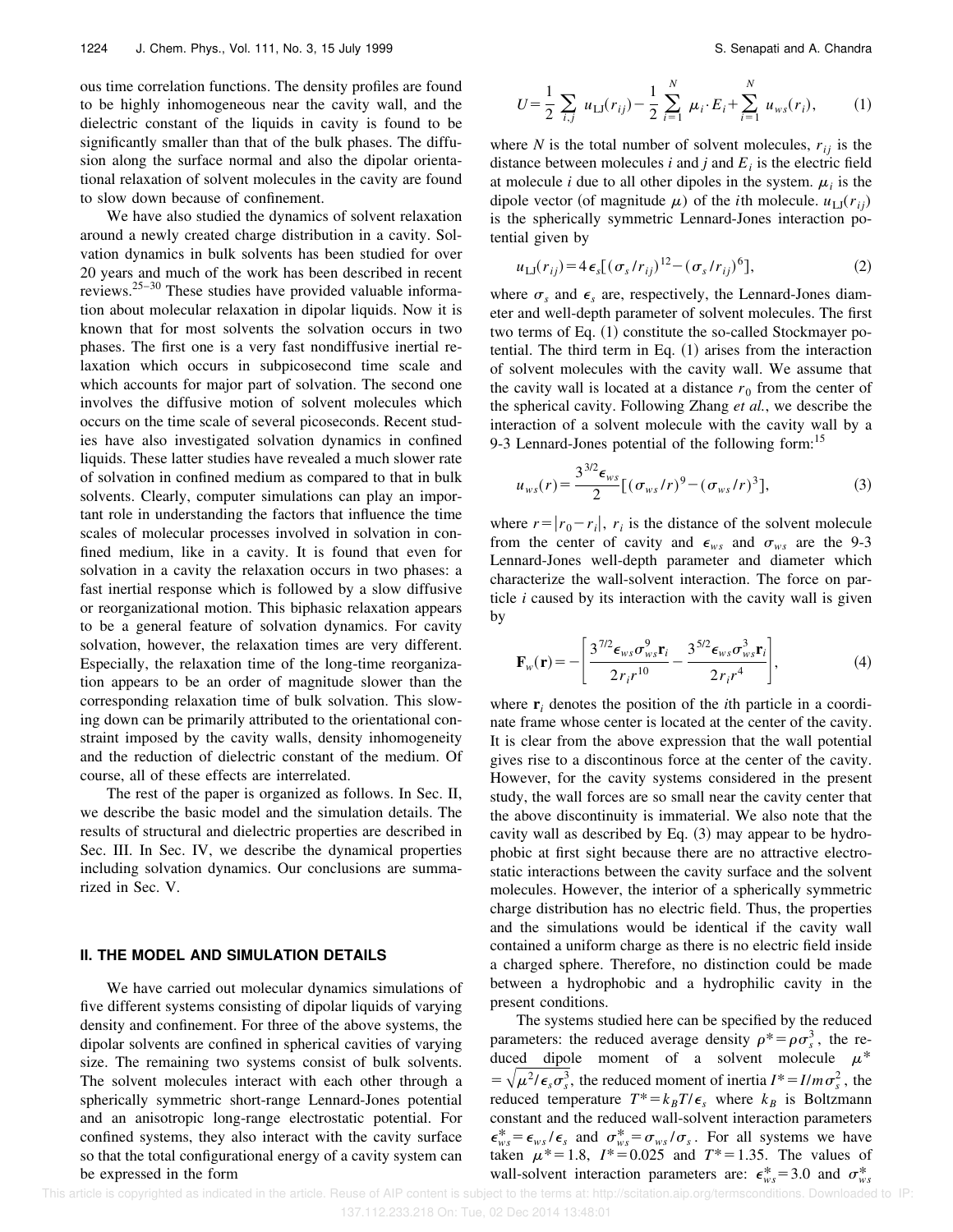TABLE I. Values of different parameters

| System | Geometry | Cavity diameter | Density ( $\rho \sigma_s^3$ ) | Time steps |
|--------|----------|-----------------|-------------------------------|------------|
|        | cavity   | $6\sigma_{s}$   | 0.7                           | 4 000 000  |
| 2      | cavity   | $8\sigma$       | 0.7                           | 2 000 000  |
| 3      | bulk     | .               | 0.7                           | 200 000    |
| 4      | cavity   | $6\sigma_{s}$   | 0.8                           | 2 500 000  |
| 5      | bulk     | .               | 0.8                           | 200 000    |

 $=0.8$ . Systems 1–3 are simulated at an average density of  $\rho^*$  = 0.7 and systems 4–5 are at  $\rho^*$  = 0.8. For bulk systems  $(s$ ystems 3 and 5), simulations are carried out in cubic boxes, the length  $(L)$  of which depends on the average density of the system. For system 3,  $L=7.15\sigma_s$  and it is 6.84 $\sigma_s$  for system 5. For these bulk systems, periodic boundary conditions are employed in all directions, minimum image convention is used for the short-range interaction and the Ewald summation method is employed for the long-range dipole–dipole interactions.<sup>31</sup> The Ewald parameters employed are  $\alpha/L$ =6.4, a reciprocal space cutoff of  $15\sigma_s^{-1}$  and  $\epsilon' = \infty$ .

For the cavity systems, the initial configuration is generated by the bulk simulations. The solvent molecules in a sphere with radius ( $r_0 - \sigma_{ws}$ ) are selected from the bulk and are put into the confining spherical surface located at  $r_0$ . This corresponds to having 80 molecules for system 1, 188 molecules for system 2 and 90 molecules for system 4. The effective radius  $R_c$  of a cavity is defined to be the radial distance from the center where the wall-solvent interaction becomes zero. It is clear from Eq. (3) that  $R_c = r_0 - \sigma_{ws}$ . The MD simulations were carried at constant temperature employing the leap-frog algorithm<sup>32</sup> with a reduced time step  $\Delta t^* = \Delta t (\epsilon_s / m \sigma_s^2)^{1/2} = 0.0025$ . The quaternion formulation was employed for the rotational motion.<sup>32</sup>

The bulk systems were equilibrated for 50 000 time steps and the production runs were continued for 200 000 time steps. The cavity systems were equilibrated for at least 500 000 steps and the production runs were continued for at least 2 000 000 steps. The convergence was found to be much faster for the bulk systems than the cavity systems. The values of the different parameters and the simulation run periods of the five systems are summarized in Table I. The results of the various equlibrium and dynamical properties of the cavity and bulk systems are presented in the following sections.

#### **III. STRUCTURAL AND DIELECTRIC PROPERTIES**

We have examined the number density and orientational structure of dipolar molecules next to the cavity wall. The number densities are calculated by computing the average number of molecules in spherical shells of thickness  $\Delta r$  $=0.02\sigma_s$ , lying at various distances from the center of the cavity. The effects of cavity surface on the orientational structure of different species are determined by calculating the wall-solvent correlation function  $g_{ws}(r,\theta)$ , where  $\theta$  is the angle between the dipole vector of a molecule and the surface normal. For convenience, we expand  $g_{ws}(r,\theta)$  in the basis set of Legendre polynomials as follows:



FIG. 1. The position dependence of inhomogeneous number density for the cavity systems (a) system 1, (b) system 2 and (c) system 4.  $\rho(r)^*$  is the number density multiplied by  $\sigma_s^3$  and the reduced distance  $r^* = r/\sigma_s$ .

$$
g_{ws}(r,\theta) = \sum_{l} (-1)^{l} g_{ws}^{0ll}(r) P_{l}(\cos \theta), \tag{5}
$$

where  $P_l(\cos \theta)$  is the Legendre polynomial of order *l*. Clearly,  $\rho g_{ws}^{000}(r)$  gives the number density of the solvent next to the cavity wall.  $g_{ws}^{0ll}(r)$  for  $l \neq 0$  gives information about the orientational structure of dipolar molecules near the cavity wall. For the present model,  $g_{ws}^{011}(r)$  is zero and the most important orientational term is  $g_{ws}^{022}(r)$ . We note that a positive value of  $g_{ws}^{022}(r)$  implies that the solvent molecules prefer to align perpendicular to the surface and are negative when molecules are aligned parallel to the surface.

In Fig. 1 we have shown the number density  $\rho(r)$  as a function of distance from the cavity wall. The results are shown for all cavity systems of varying size and solvent density. The density profiles are seen to be highly nonuniform near the cavity wall. The layering of solvent molecules in the cavity appears to increase with the increase of solvent density. In Fig. 2, we have shown the results of the orientational structure.  $g_{ws}^{022}(r)$  is negative near the surfaces which implies that the molecules are aligned parallel to the surface in the vicinity of the wall. This orientational ordering near the cavity wall is similar to those found earlier for planar walls $33,34$  and it appears to influence the average energies of the systems as can be seen from Table II. In this table, we have included the average solvent–solvent, wall-solvent interaction energies and also the pressures for all systems considered in this study. The energies of the bulk systems are calculated by using the Ewald summation method for the long-range dipole–dipole interactions. The pressures (*P*) are calculated in the usual way from the virial. $32$  The Lennard-Jones part (*U*LJ) of the average solvent-solvent interaction energy per molecule is found to be smaller and the dipolar part  $(U_{dd})$  is found to be larger in magnitude for the cavity systems than the corresponding values for the bulk systems.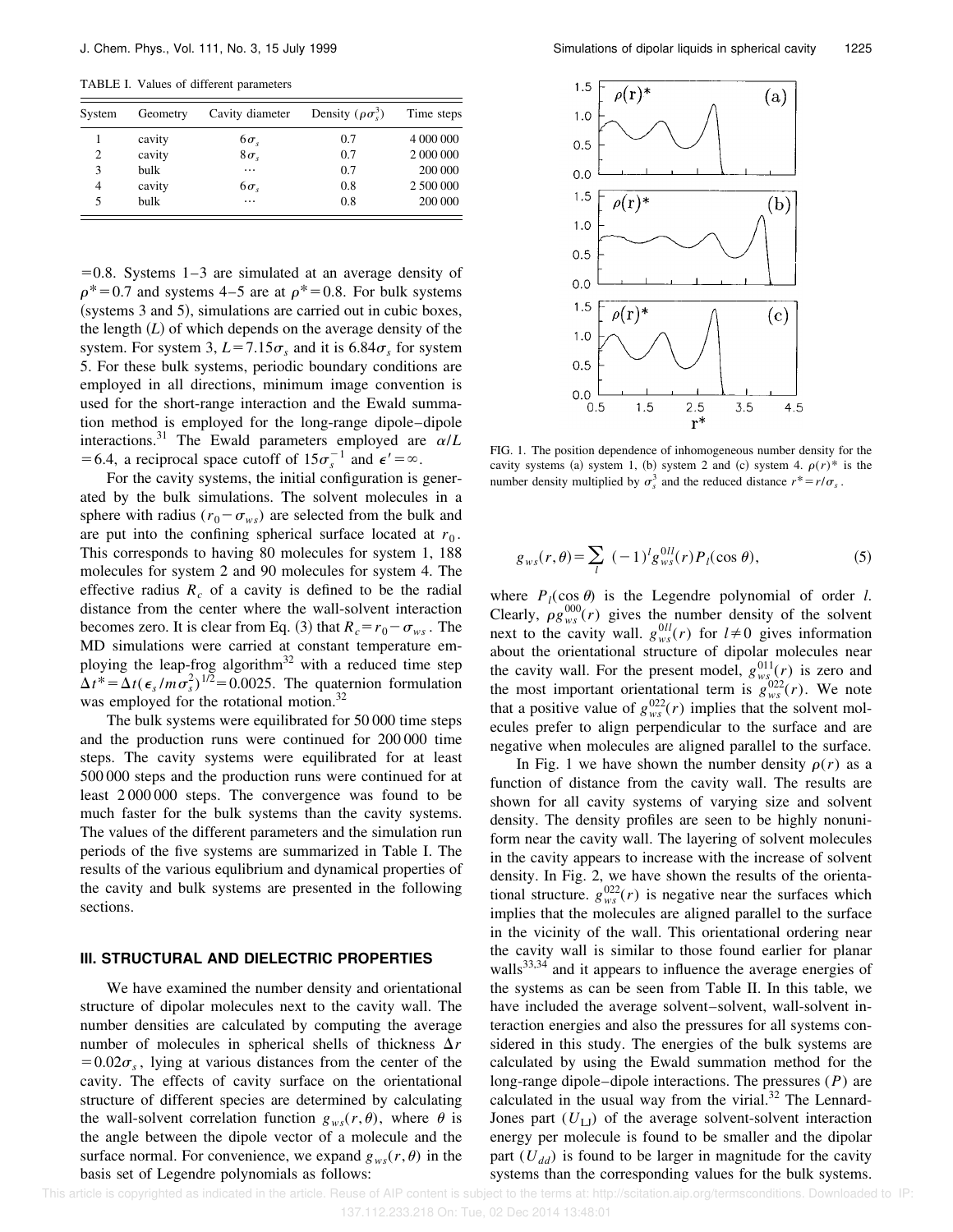

FIG. 2. The position dependence of the inhomogeneous orientational structure  $g_{ws}^{022}(r)$ . The different curves are as in Fig. 1.

This can be attributed to the strong inhomogeneity and the orientational ordering of solvent molecules near the cavity surfaces. The average wall-solvent interation energy  $(U_{ws})$ per molecule is found to be larger in magnitude for the smaller cavity with the same average density. The pressure of the cavity systems is found to be higher than the bulk systems due to confinement.

We now discuss the dielectric propeties of the bulk and cavity systems. We have calculated the dielectric constant of the solvents in cavity by using a formulation first derived by Berendsen<sup>35</sup> and subsequently used by others<sup>36–38</sup> in different connections. In this formulation, the dielectric constant of a solvent-filled spherical cavity of radius *R<sup>c</sup>* is calculated by calculating the mean square moment fluctuation  $\langle M^2 \rangle_R$ within a sphere of radius *R*, smaller than the cavity radius  $R_c$ and concentric with it. Since interactions among all dipolar molecules are included during simulations, the mean square moment fluctuation in a smaller sphere of radius *R* includes the effects of the reaction field due to the shell for which *R*  $\langle r \rangle R_c$  and, as a result,  $\langle M^2 \rangle_R$  depends on the dielectric constant and also on the ratio  $R/R_c$ . Following the method of Frohlich,<sup>39</sup> Berendsen showed that when the medium surrounding the solvent sphere is nonpolarizable, the mean

TABLE II. The average solvent–solvent and wall-solvent interaction energies, pressures and the dielectric constants of various systems studied in this work.  $U^* = U/N \epsilon_s$  and  $P^* = P \sigma_s^3 / \epsilon_s$  where *N* is the number of molecules in a simulation system.

| System | $U_{1J}^*$ | $U_{dd}^*$ | $U_{ws}^*$ | p*      | $\epsilon$ |
|--------|------------|------------|------------|---------|------------|
|        | $-2.62$    | $-6.58$    | $-1.59$    | 0.30    | 19         |
| 2      | $-3.03$    | $-5.19$    | $-1.30$    | 0.07    | 21         |
| 3      | $-4.34$    | $-4.58$    | $\cdots$   | $-0.92$ | 31         |
| 4      | $-2.84$    | $-6.84$    | $-1.63$    | 0.65    | 22         |
| 5      | $-4.88$    | $-4.96$    | $\cdots$   | $-0.23$ | 47         |
|        |            |            |            |         |            |



FIG. 3. The value of  $\Phi_M(R)$  for different values of *R* for (a) system 1, (b) system 2 and (c) system 4. The squares represent the simulation results and the solid lines represent the theoretical predictions given by Eq.  $(6)$  for  $(a)$  $\epsilon$ =19, (b)  $\epsilon$ =21 and for (c)  $\epsilon$ =22.

square moment fluctuation  $\langle M^2 \rangle_R$  is related to the dielectric constant  $\epsilon$  of the solvent in cavity by the following relation:

$$
\Phi_M(R) = \frac{(\epsilon - 1)}{9\epsilon(\epsilon + 2)} \bigg[ (\epsilon + 2)(2\epsilon + 1) - 2(\epsilon - 1)^2 \bigg( \frac{R}{R_c} \bigg)^3 \bigg],
$$
\n(6)

where  $\Phi_M(R) = \langle M^2 \rangle_R/3k_BTR^3$ . The above equation has been used by Adams and McDonald<sup>36</sup> for polar lattices, by Powles *et al.* for liquid drops<sup>37</sup> and its two-dimensional generalization has also been used by Bossis *et al.*<sup>38</sup> A generalization of the above equation is also available for cases where the dielectric constant of the surrounding medium (the cavity wall in the present context) is not unity and is polarizable.<sup>36</sup> Since the cavity wall is nonpolarizable for the systems considered in this study, we have used Eq.  $(6)$  to calculate the dielectric constant of the solvent in the cavity.

We have calculated the quantity  $\Phi_M(R)$  for various different values of *R* through simulations and have compared the simulation values with the theoretically predicted values as given by Eq.  $(6)$ . The results are summarized in Fig. 3. The simulation results agree quite well with the predicted linear variation of  $\Phi_M(R)$  with *R*. The small fluctuations of the simulation data from the linear behavior can be attributed to the smaller number of particles in spherical regions of smaller radii and also to the inhomogeneity of the medium inside the cavity. From the least-square fitting of the simulation data to the predictions of Eq.  $(6)$ , one can infer that the value of  $\epsilon$  is 19 for system 1, 21 for system 2 and it is 22 for system 4. For bulk systems (systems  $3$  and  $5$ ), we have used the well-known relation between the total mean square moment fluctuation and the dielectric constant for the Ewald boundary condition. The bulk simulations provide the following values:  $\epsilon$ =31 for system 3 and it is 47 for system 5.

 This article is copyrighted as indicated in the article. Reuse of AIP content is subject to the terms at: http://scitation.aip.org/termsconditions. Downloaded to IP: 137.112.233.218 On: Tue, 02 Dec 2014 13:48:01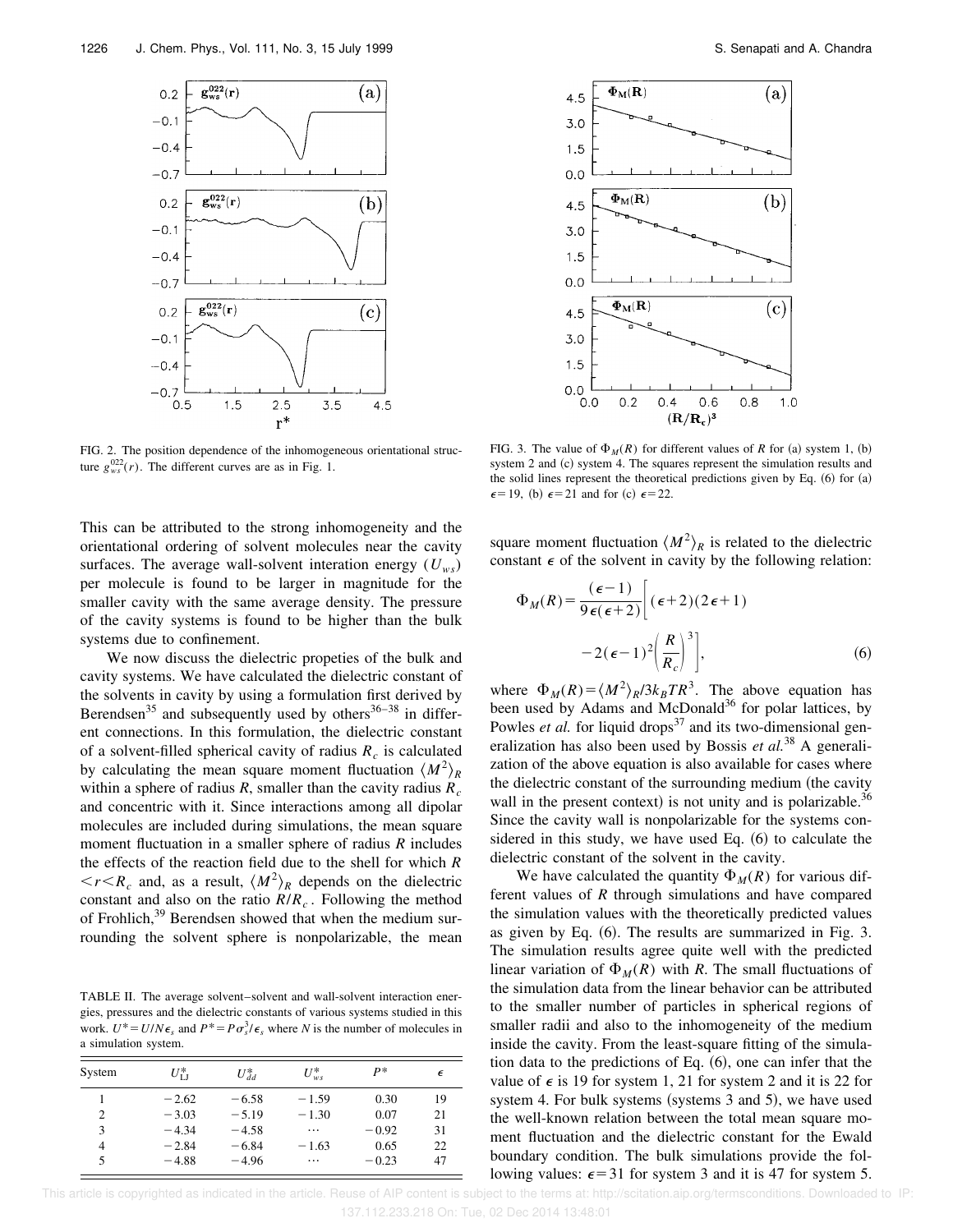These values of the dielectric constants for systems 1–5 are included in Table II. Clearly, the confinement leads to a noticeable lowering of the dielectric constant of the solvents investigated in this study. In this context we note that such reduction of the dielectric constant of a medium in confinement has also been reported earlier in experimental and simulation studies of water in reverse micelles<sup>2,3</sup> and in protein environments.<sup>23</sup> In such cases, the reduction of the dielectric constant was analyzed primarily in terms of electrostatic interaction of the water molecules with charged surfaces. Such interactions result in rotationally bound molecules which are not available for response to an external field. In the present systems, there is no electrostatic interaction between a solvent molecule and the cavity surface and, therefore, reduction of the dielectric constant observed in the present study is purely a result of confinement.

#### **IV. DYNAMIC PROPERTIES**

We present various dynamical properties of the solventfilled cavities that we have investigated in the present work. The major objective has been to study the perturbations of the solvent dynamics induced by the confinement of a cavity. We have calculated the velocity and angular velocity autocorrelation functions, translational and rotational diffusion coefficients and also the relaxation of dipolar orientational correlation functions. The above dynamical quantities are calculated as functions of cavity size and density. We denote the velocity of a dipolar molecule by  $v(t)$  and its normalized velocity autocorrelation function (VAF)  $C_v(t)$  is defined  $bv^{40}$ 



FIG. 4. The time dependence of the velocity–velocity autocorrelation functions for (a) system 1, (b) system 2, (c) system 4. The solid and dashed curves show the relaxation of the parallel ( $\parallel$ ) and perpendicular ( $\perp$ ) components of  $C_v(t)$ , respectively.



FIG. 5. The comparison of the relaxation of velocity autocorrelation functions in cavity (systems  $1-2$ ) and in the bulk phase (systems 3): (a) perpendicular ( $\perp$ ) (b) parallel (||) components of  $C_v(t)$ . The dotted, dashed and the solid curves are for systems 1, 2 and 3, respectively.

$$
C_v(t) = \frac{\langle v(t) \cdot v(0) \rangle}{\langle v(0)^2 \rangle},\tag{7}
$$

where  $\langle \cdots \rangle$  represents an equilibrium ensemble average. Because of the presence of the cavity wall, the diffusion in directions parallel and perpendicular to the surface tangent can be different. This is illustrated in Figs. 4 and 5 where we have shown the decay of the parallel  $(\parallel)$  and perpendicular  $(\perp)$  components of velocity–velocity autocorrelation functions for the dipolar molecules in cavity. In all the figures, the two velocity components are seen to decay differently. Clearly, diffusion along the parallel direction is expected to be quite different from that in the perpendicular direction. The translational diffusion coefficient *D* can be calculated from the VAF by using the following relation: $40$ 

$$
D = \frac{k_B T}{m} \int_0^\infty C_v(t) dt.
$$
 (8)

The parallel and perpendicular components of the diffusion coefficient can be calculated by integrating the parallel and perpendicular (to the surface tangent) components of the VAF and the results are shown in Table III. We note that there are a few problems associated with the meaning of diffusion in a confined inhomogeneous environment. One is that there is a limit on the mean square displacement due to confinement. As a result, the values of diffusion coefficients depend on the time scale of evaluation of the relevant correlation functions. This problem can be overcome by calculat-

TABLE III. Translational diffusion coefficients of dipolar molecules of various systems studied in this work. The quoted errors are estimated standard deviations.  $D^* = D(m/\epsilon_s \sigma_s^2)^{1/2}$ .

| System         | $D^*$             | $D^*_\parallel$   | $D^*$             |
|----------------|-------------------|-------------------|-------------------|
|                | $0.083 \pm 0.002$ | $0.224 \pm 0.006$ | $0.177 \pm 0.004$ |
| $\overline{c}$ | $0.090 \pm 0.003$ | $0.214 \pm 0.006$ | $0.173 \pm 0.004$ |
| 3              | $0.143 \pm 0.004$ | $0.143 \pm 0.004$ | $0.143 \pm 0.004$ |
| 4              | $0.066 \pm 0.002$ | $0.184 \pm 0.002$ | $0.145 \pm 0.003$ |
| 5              | $0.096 \pm 0.003$ | $0.096 \pm 0.003$ | $0.096 \pm 0.003$ |

 This article is copyrighted as indicated in the article. Reuse of AIP content is subject to the terms at: http://scitation.aip.org/termsconditions. Downloaded to IP: 137.112.233.218 On: Tue, 02 Dec 2014 13:48:01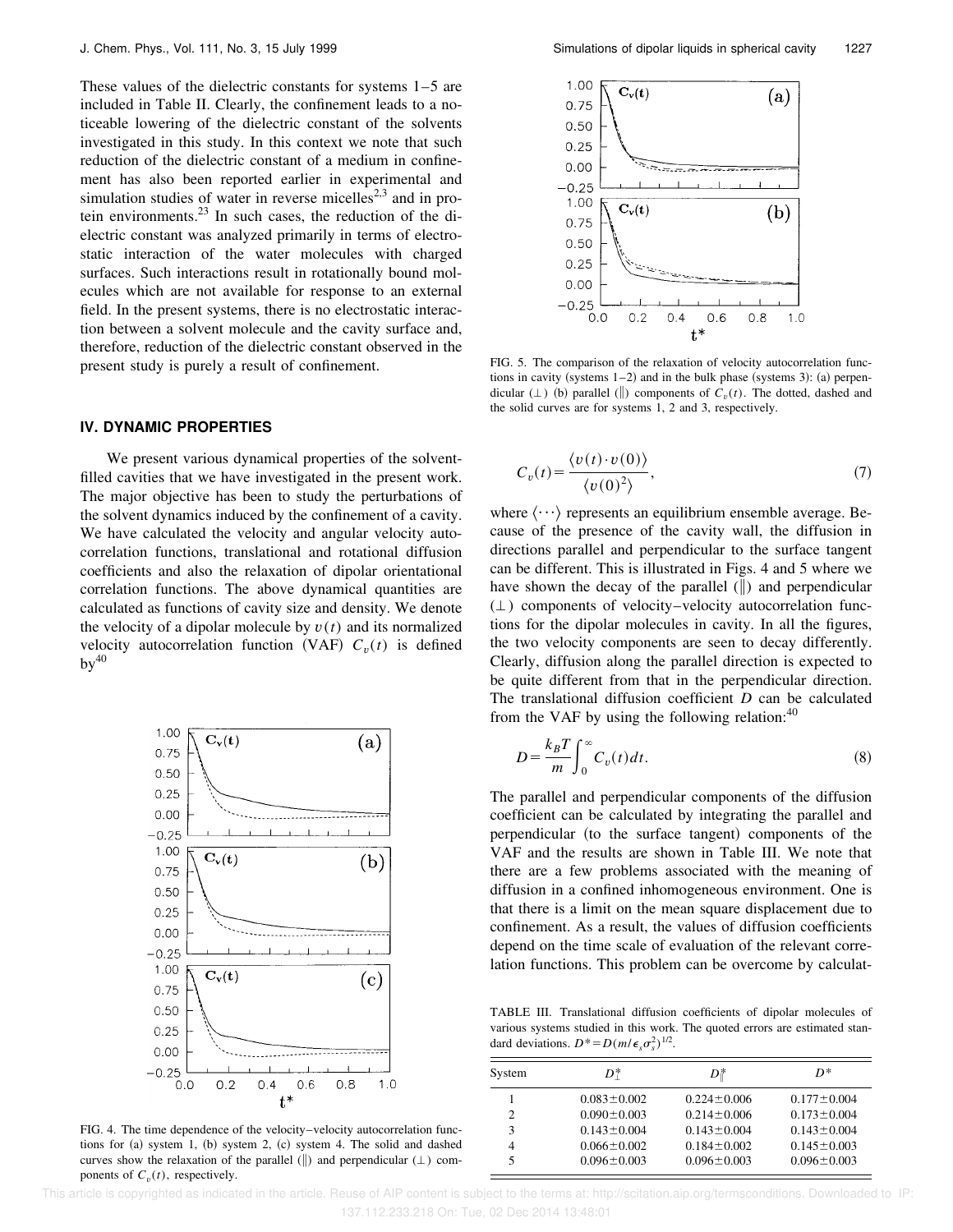TABLE IV. Rotational diffusion coefficients and orientational relaxation time of dipolar molecules of various systems studied in this work. The quoted errors are estimated standard deviations.  $\Theta^* = \Theta(m\sigma_s^2/\epsilon_s)^{1/2}$  and  $\tau_1^* = \tau_1 (m \sigma_s^2 / \epsilon_s)^{1/2}.$ 

| <b>Quantity</b>        | System 1 System 2 System 3 System 4 System 5 |                                                                                            |      |      |      |
|------------------------|----------------------------------------------|--------------------------------------------------------------------------------------------|------|------|------|
| $\Theta^*$<br>$\tau^*$ | 0.30                                         | $3.21 \pm 0.036$ $3.04 \pm 0.026$ $2.76 \pm 0.03$ $3.00 \pm 0.015$ $2.65 \pm 0.03$<br>0.29 | 0.25 | 0.31 | 0.26 |

ing the correlation functions over a time before the effects of the walls become apparent. In the present study, the diffusion coefficients are calculated by integrating the VAF over a time of  $t^*=1.0$  where  $t^*$  is the reduced time as defined in Sec. II. It may be noted that the velocity autocorrelation functions have essentially decayed to zero in the above time scale. Also the root mean square displacement of molecules over the above time scale has been found to be much smaller than the cavity diameters. The other problem is that a molecule diffusing in a region of varying density experiences a mean force depending on its position and one would expect the diffusion coefficient to vary with the local density. In the present work, the velocity autocorrelation functions are calculated by averaging over all molecules in a system and, therefore, the diffusion coefficients reported in Table III should be considered as effective diffusion coefficients. The diffusion coefficients in the corresponding bulk phases (systems 3 and 5) are also included in the table for comparison. Note that in the bulk phase, the diffusion is isotropic so that  $D_{\parallel}=D_{\perp}$ . The error bars included in the table are the standard deviations which are determined by dividing the total run period into blocks of  $100000$  time steps  $(25000)$  time steps in the case of bulk systems) and treating the block averages as independent estimates of the time correlation functions and diffusion coefficients. It is seen that the diffusion along the perpendicular direction  $(D_{\perp})$  is considerably slower than diffusion in the bulk phases. The wall-solvent interaction inhibits motion along the perpendicular direction. The values of  $D_{\parallel}$  show an enhanced diffusion along the parallel direction. The force from the cavity wall acts only along *r*-direction (i.e., perpendicular) and the solvent molecules in the cavity feel a less effective friction for motion along the parallel direction, especially those near the cavity wall since there are no solvent molecules on the other side of the wall and this leads to increased values of  $D_{\parallel}$ .

In Table IV, we have shown the rotational diffusion coefficients of dipolar molecules in the cavity systems and in bulk phases. Here again, the rotational diffusion coefficients are calculated by integrating the angular velocity autocorrelation functions over a time of  $t^*=1$ . The rotational diffusion coefficients in the cavity are found to be higher than the corresponding bulk values. Near the cavity wall, a molecule is surrounded by less molecules because of the presence of the solid surface, and as a result, the magnitude of torque that is exerted on the molecule is less than that on a bulk molecule. This reduced torque tends to accelerate whereas orientational constraint tends to slow down the rotational motion of interfacial dipolar molecules. For the present systems, the orientational constraint is much less and the effects of re-



FIG. 6. The time dependence of the dipolar orientational correlation functions in cavity and in the bulk phase: (a) the dotted, dashed and the solid curves are for systems 1, 2 and 3, respectively. (b) The dashed and solid curves are for systems 4 and 5, respectively.

duced torque become important and as a result we observe an enhanced rotational diffusion in the cavity.

We next discuss the effects of confinement on the relaxation of the dipolar orientational correlation function,  $C^{\mu}(t)$ , defined by

$$
C^{\mu}(t) = \langle \mu(t) \cdot \mu(0) \rangle / \langle \mu(0) \cdot \mu(0) \rangle, \tag{9}
$$

where  $\mu(t)$  is the dipole vector of a molecule. The results of  $C<sup>\mu</sup>(t)$  for the cavity systems are shown in Fig. 6. Again, the results of the bulk phases are also included for comparison. The dipolar relaxation in the cavity is seen to occur at a slower rate than that of bulk molecules. To quantify the slowing down of the dipolar orientational relaxation, we have fitted the long-time decay of  $C^{\mu}(t)$  to an exponential function  $e^{-t/\tau_1}$  where  $\tau_1$  is the single particle orientational relaxation time. The values of  $\tau_1$  for all the systems are included in Table IV. The orientational relaxation in cavity is found to slow down by about 20% compared to the rate of relaxation in the corresponding bulk phases.

We next report the results of the dynamics of solvation of a newly created charge distribution in the cavity. Such studies can provide useful information about the dynamic response of a confined dipolar medium. We consider a neutral Lennard-Jones solute located near the cavity wall. After equilibration, the neutral solute is suddenly charged to an ion. The reduced charge  $(q^* = \sqrt{q^2/\epsilon_s \sigma_s})$  of the solute ion is 16. The subsequent time dependence of the solute-solvent electrostatic energy,  $U_{ID}(t)$ , is recorded. The time dependence of this interaction energy reflects how fast the solvent molecules in the cavity can adjust (or respond) to the newly created nonequilibrium environment. The experimental results of solvation dynamics are usually analyzed in terms of the normalized solvation function defined by

$$
S(t) = \frac{U_{ID}(t) - U_{ID}(t = \infty)}{U_{ID}(t = 0) - U_{ID}(t = \infty)}.
$$
\n(10)

As solvation progresses,  $S(t)$  decays from 1 to 0.  $S(t)$  is directly related to the experimentally measured solvation dynamics through the time dependent fluorescence Stokes shift.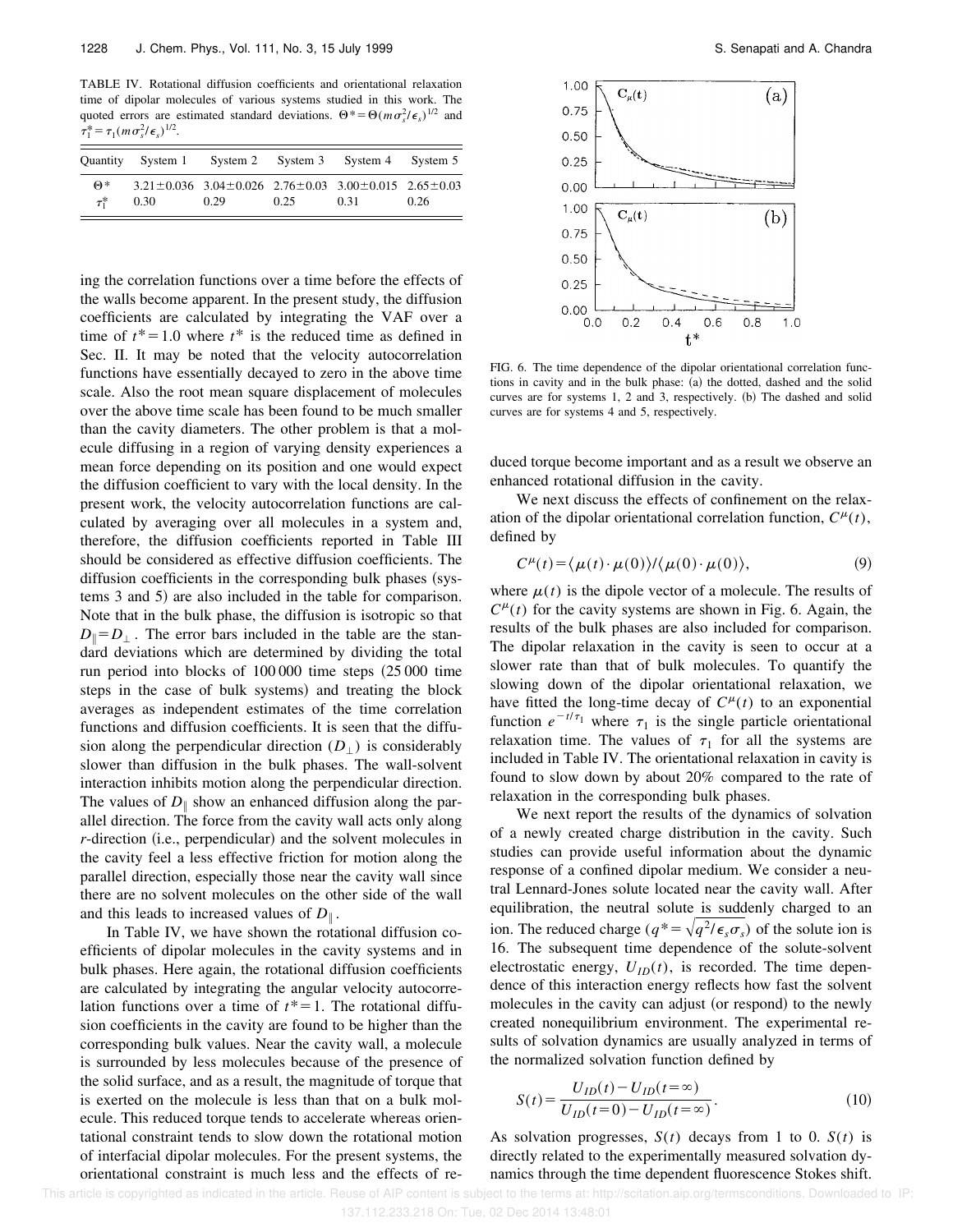

FIG. 7. The time dependence of (a) solute-solvent interaction energy  $U_{ID}(t)$ (expressed in units of  $\epsilon_s$ ) and (b) normalized solvation function  $S(t)$  for system 1. The dotted and the solid curves represent the results of dynamics of solvation of a charged solute located at the surface in the cavity and in bulk, respectively. The equilibrium values of  $U_{ID}(t)$  for solvation in cavity and in bulk are  $-264.2\epsilon_s$  and  $-278.4\epsilon_s$ , respectively.

In the present work, we have focused on the following issues: How does the confinement of the dipolar liquid affect the dynamics of solvation and to what extent the solvation dynamics in cavity is different from that in a bulk solvent? We have addressed the above issues by calculating the time dependence of  $U_{ID}(t)$  and  $S(t)$  for system 1 keeping the solute fixed near the cavity surface. We have also calculated the dynamics of solvation in the corresponding bulk system  $(s$ ystem 3). All results are obtained by averaging over a minimum of 40 independent nonequilibrium trajectories.

In Fig. 7(a), we have shown the results of  $U_{ID}(t)$  for solvation in system 1. The results for the bulk liquid are also shown for comparison. The solvation energy of the solute at the cavity surface is found to be smaller than that of the solute in bulk solvent. For the solute at the cavity surface, the surrounding solvation shell is not spherical (or complete) because of the presence of the cavity surface at one side of the solute and this leads to a decrease of solvation energy. In Fig.  $7(b)$ , we have plotted the time dependence of the normalized solvation function  $S(t)$  for system 1 and for the corresponding bulk phase. The solvation in the cavity is found to be much slower than bulk solvation. The contribution of the ultrafast inertial relaxation at short times is diminished for cavity solvation. The short-time decay of  $S(t)$  can be described quite well by a Gaussian function of the form  $e^{-t^2/\tau_g^2}$  and the long-time decay is fitted to an exponential function of the form  $e^{-t/\tau_e}$ . A least-square fit to the shorttime and long-time parts of  $S(t)$  gives the following values:  $\tau_g^* = 0.11$ ,  $\tau_e^* = 1.40$  for solvation in cavity and  $\tau_g^* = 0.06$ ,  $\tau_e^* = 0.28$  for bulk solvation, where  $\tau^*$  is the reduced (or dimensionless) relaxation time equal to  $\tau(m\sigma_s^2/\epsilon_s)^{1/2}$ .

#### **V. SUMMARY AND CONCLUSIONS**

We have carried out molecular dynamics simulations of dipolar liquids confined in a spherical cavity. Five different systems of varying density and cavity size are investigated. Various structural, dielectric and dynamical properties of the confined solvent are calculated and compared with the corresponding quantities in the bulk. It is found that the properties of the confined solvent can be quite different from those of the bulk phases.

The density profiles in the cavity are found to be highly nonuniform. Pronounced orientational order is found for the dipolar molecules which are seen to align parallel to the cavity wall. This orientational ordering leads to a lowering of the dielectric constant of the solvent in a cavity as compared to its bulk value. The translational motion of the confined molecules is calculated in directions perpendicular and parallel to the surface tangent. It is found that the perpendicular diffusion is hindered and the lateral diffusion is enhanced compared to diffusion in the bulk phases. The dipolar orientational relaxation in a cavity is also found to be slower than that in the bulk phases and the extent of slowing down is found to increase with decreasing cavity size. Studies of solvation dynamics reveal a significant slowing down of the rate of solvation in a cavity than that in the bulk solvent. The slowing down can be attributed primarily to the slower orientational relaxation of solvent molecules in the cavity. To the best of our knowledge, such slowing down of solvation in a cavity is reported here for the first time by means of molecular dynamics simulations.

#### **ACKNOWLEDGMENT**

The financial support of the Council of Scientific and Industrial Research (CSIR), Government of India, is gratefully acknowledged.

- <sup>1</sup> J. N. Israelachvili, *Intermolecular and Surface Forces* (Academic, New York, 1992).
- <sup>2</sup>M. Belletete, M. Lachapelle, and G. Durocher, J. Phys. Chem. **94**, 5337  $(1990).$
- <sup>3</sup> J. Guha Ray and P. K. Sengupta, Chem. Phys. Lett. 230, 75 (1994).
- <sup>4</sup>S. Mashimo, S. Kuwabara, S. Yagihara, and K. Higasi, J. Phys. Chem. **91**, 6337 (1987).
- <sup>5</sup>M. Fukazaki, N. Miura, N. Shiyasilki, D. Kunita, S. Shioya, M. Haida, and S. Mashimo, J. Phys. Chem. 99, 431 (1995).
- ${}^{6}$ P. O. Quist and B. Halle, J. Chem. Soc., Faraday Trans. 1 84, 1033 (1988).
- ${}^{7}$ D. Brown and J. H. R. Clarke, J. Phys. Chem. **92**, 2881 (1988).
- <sup>8</sup>R. E. Riter, D. M. Willard, and N. E. Levinger, J. Phys. Chem. B **102**, 2705 (1998).
- <sup>9</sup>N. Sarkar, K. Das, A. Dutta, S. Das, and K. Bhattacharya, J. Phys. Chem. 100, 10523 (1996).
- <sup>10</sup>A. Dutta, D. Mandal, S. K. Pal, and K. Bhattacharya, J. Phys. Chem. B **101**, 10221 (1997).
- <sup>11</sup> S. Vajda, R. Jimenez, S. Rosenthal, V. Fidler, G. R. Fleming, and E. W. Castner, Jr., J. Chem. Soc., Faraday Trans. 91, 867 (1995).
- <sup>12</sup>N. Nandi and B. Bagchi, Indian J. Chem. 34A, 845 (1995); J. Phys. Chem. **100**, 13914 (1996).
- $13A$ . C. Belch and M. Berkowitz, Chem. Phys. Lett. **113**, 278  $(1985)$ .
- <sup>14</sup>M. S. P. Sanson, I. D. Kerr, J. Breed, and R. Sankararamakrishnan, Biophys. J. 70, 693 (1996).
- <sup>15</sup>L. Zhang, H. T. Davis, D. M. Kroll, and H. S. White, J. Phys. Chem. **99**, 2878 (1995).
- <sup>16</sup>R. M. Lynden-Bell and J. C. Rasaiah, J. Chem. Phys. **105**, 9266 (1996).
- <sup>17</sup>S. W. Chiu, E. Jakobsson, S. Subramanian, and J. A. McCammon, Biophys. J. 60, 273 (1991).
- <sup>18</sup>D. H. J. McKay, P. H. Berens, K. R. Wilson, and A. J. Hagler, Biophys. J. 46, 229 (1984).
- <sup>19</sup> P. C. Jordan, J. Phys. Chem. **91**, 6582 (1987); Biophys. J. **58**, 1133 (1990).
- <sup>20</sup> J. Aquist and A. Warshel, J. Chem. Phys. **56**, 171 (1989).
- <sup>21</sup>B. Roux and K. Karplus, Annu. Rev. Biophys. Biomol. Struct. **23**, 731  $(1994)$ .

This article is copyrighted as indicated in the article. Reuse of AIP content is subject to the terms at: http://scitation.aip.org/termsconditions. Downloaded to IP: